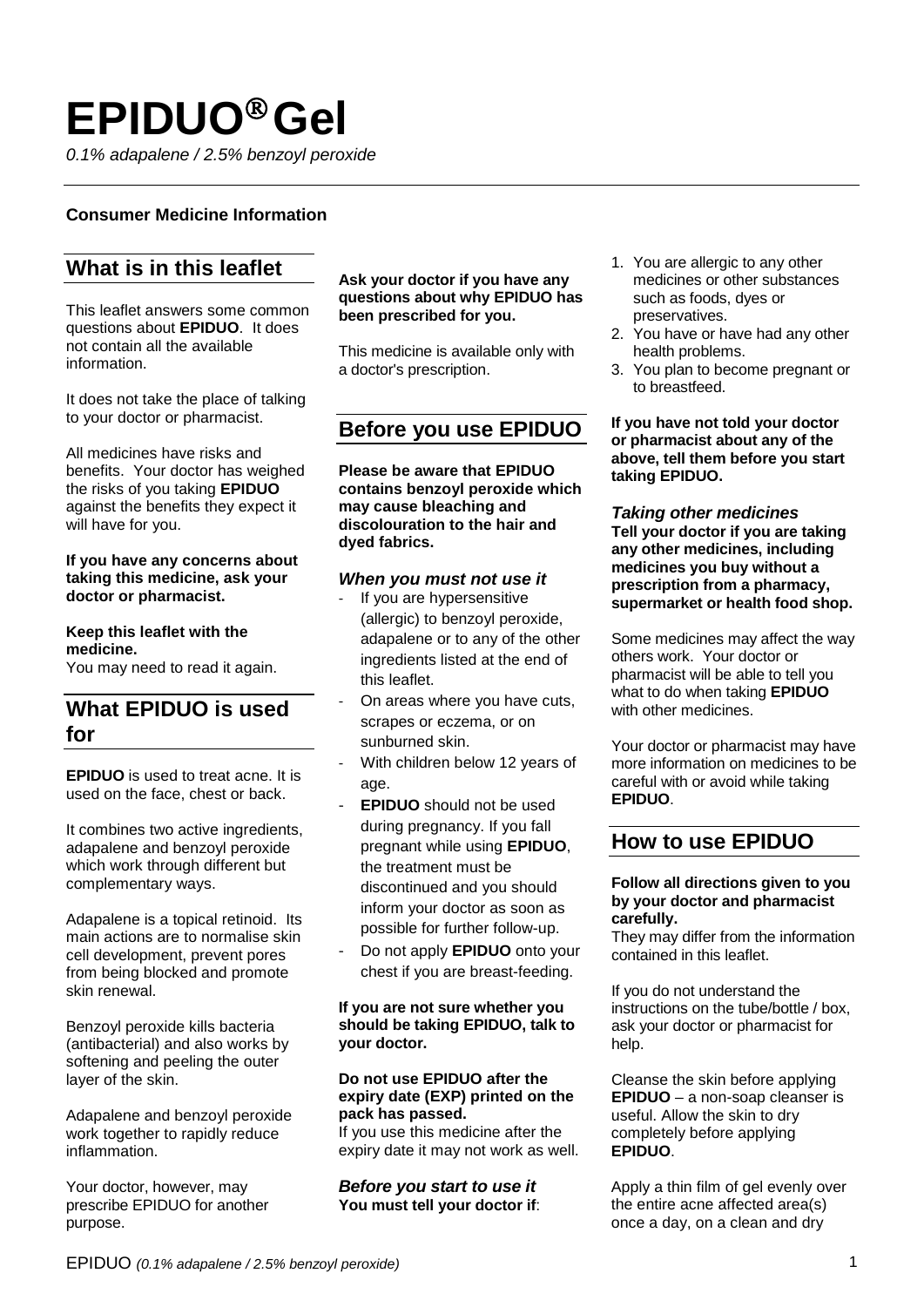skin. If applying to the face, avoid the eyes and lips.

Wash your hands afterwards.

If the product enters the eye, wash immediately with **luke-warm** water.

Depending on your condition and how you react to **EPIDUO**, your doctor may ask you to use it differently.

If you feel that the effect of **EPIDUO** is too strong or too weak, talk to your doctor or pharmacist.

If you experience irritation when applying **EPIDUO**, a noncomedogenic moisturiser applied daily may help reduce this sensation. If symptoms persist, speak to your doctor or pharmacist. You may be asked to use the gel less often or to stop for a short time.

If you use more **EPIDUO** than you should on your skin, you will not get rid of your acne quicker, but your skin may become irritated and red.

### *If you forget to use it*

Do not apply a double dose to make up for forgotten individual doses.

If you have trouble remembering to use your medicine, ask your pharmacist for some hints.

### *If you use too much (overdose)*

**EPIDUO** is intended for external use only.

If swallowed, immediately telephone your doctor or Poisons Information centre for advice on telephone 13 11 26 if in Australia or 0800 POISON or 0800 764 766 if in New Zealand.

# **While you are taking EPIDUO**

*Things you must do* **If you become or plan to become pregnant while using EPIDUO, tell your doctor immediately.**

**If you are about to start using any new medicines, tell your doctor or pharmacist that you are using EPIDUO.**

*Things you must not do* **Do not give EPIDUO to anyone else, even if they have the same condition as you.**

**Do not use EPIDUO to treat any other medical complaints unless your doctor tells you to.**

*Things to be careful of* When using **EPIDUO** on the face, don't get it into your eyes, mouth or nostrils, and avoid other very sensitive areas of the body.

Other acne products (containing benzoyl peroxide and / or retinoids) should not be used with **EPIDUO**.

Avoid waxing as a means of hair removal on the skin treated with **EPIDUO**.

Avoid using other potentially irritating topical products (medicated or abrasive soaps and cleansers, soaps and cosmetics that have strong skindrying effect and products with high concentrations of alcohol, astringents, spices, or limes) while being treated with **EPIDUO**.

EPIDUO contains propylene glycol (E1520) that may cause skin irritation.

Cosmetics with irritant or drying effect should not be used with **EPIDUO**.

Avoid excessive exposure to sunlight and UV lamps.

**Protect your skin when you are in the sun, especially between 10 am and 3 pm. If outdoors, wear protective clothing and use a non-comedogenic, broad spectrum, SPF 50+ sunscreen.** 

# **Side effects**

**Check with your doctor as soon as possible if you have any problems while using EPIDUO, even if you do not think the** 

### **problems are connected with the medicine or are not listed in this leaflet.**

Like other medicines, EPIDUO can cause some side effects. If they occur, most are likely to be minor and temporary. However, some may be serious and need medical attention.

### **Ask your doctor or pharmacist to answer any questions you may have.**

If skin irritation appears after the application of **EPIDUO**, the intensity is generally mild or moderate with some local symptoms (redness, dryness, scaling, stinging and burning) peaking during the first two weeks and then subsiding spontaneously.

**EPIDUO** may occasionally cause some unwanted effects at the site of application.

### **Tell your doctor if you notice any of the following and they worry you:**

The more common side effects of EPIDUO (occur in less than 1 in 10 patients):

- dry skin

- irritative contact dermatitis (skin irritation) - skin burning sensation

- skin exfoliation (scaling)
- superficial reddening of skin

The more uncommon side effects of EPIDUO (occur in less than 1 in 100 patients):

- sunburn
- itching

Other side effects of EPIDUO, reported spontaneously from a population of unknown size, thus estimates of frequency cannot be made:

- allergic contact dermatitis
- (local allergic reaction)
- swelling face
- dyspnoea (difficulty breathing)
- throat tightness
- swollen eyelids
- pain of skin (stinging pain)
- blisters (vesicles)
- skin discolouration
- urticaria (hives)